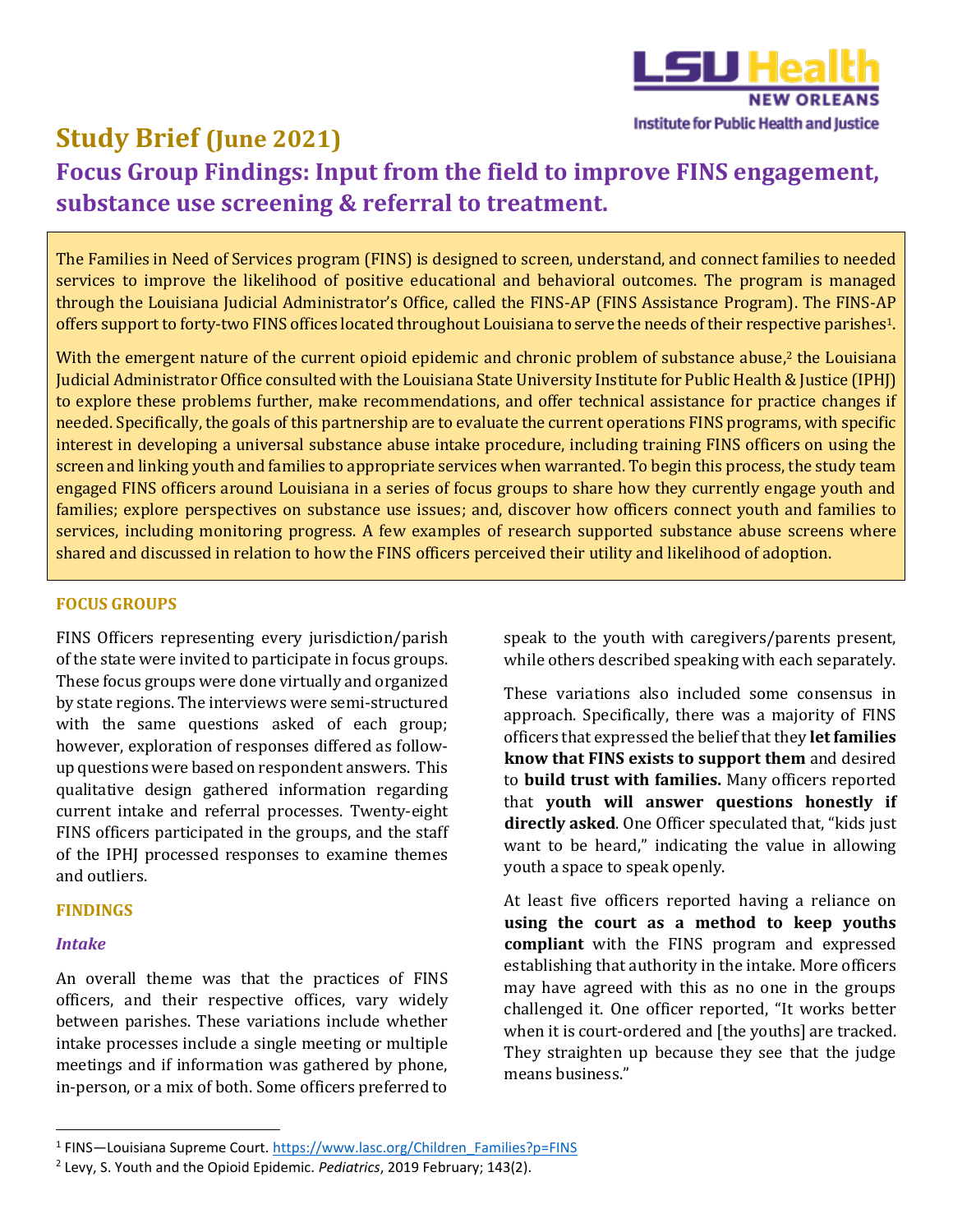#### *Screens*

Overall there was no universal substance use screening instrument reported to be used by all FINS offices. However, the two most commonly described methods were **Urine Drug Screens (UDS)** and the **Juvenile Inventory For Functioning (JIFF)**. In practice, the methods and approaches to UDSs differed between offices. One officer reported that she rarely felt the need to use a UDS since she felt that youth were forthcoming about admitting when they used substances. Greater than ten officers reported asking youth to volunteer for the UDS directly, and/or they would ask permission of the parent/caregiver to proceed with the UDS of the child. Some officers reported finding the UDS to be helpful in having parents accept that their children use substances.

The vast majority of officers said they did not use UDSs to screen parents' substance use. In fact, only one officer shared ever asking a parent to undergo a UDS.

Ten officers reported using the JIFF interviewer. In general, all stated that, they find it to be a useful tool and that it touches on youths' substance use. There was one example given of an officer identifying, via the JIFF, a youth who used marijuana and needed further assessment. Officers described that the JIFF is generally completed within 25 minutes. However, few noted significant findings related to substance use.

Lastly, most officers described screening specific to youth only—be it UDS, JIFF or other screens (e.g., POSIT, SASSI-A, etc.). Although asked, no officers described a routine screening procedure of the parents/caregivers or other family members. Officers did state that it would be helpful to screen parents as well.

#### *Resources*

**More than eighteen of the interviewed officers reported that they continue to monitor the youth whenever they are referred to services,** and those that didn't directly report such practice did not offer any alterative or rejection of the practice. The majority stated they have monthly meetings with individual families, and some reported contacting service providers directly for progress updates. One or two officers stated they continued random UDS administration, and some reported that they would refer youth to court or inpatient treatment if there was evidence of substance use during monitoring.

As many of the offices reported serving rural parishes and a smaller number reported being located in more urbanized areas, **the quantity of services and resources available varied widely between locations**. A few locations reported access to an addiction counselor within their office or court (for one, this was the FINS officer). Some identified specific addiction counselors in their communities. However, several locations described not having a specific resource for substance use treatment, particularly in regards to adolescent treatment approaches. The most commonly reported youth substance use was marijuana, but one to three officers noted also working with youth reportedly vaping, drinking alcohol, and/or using meth and fentanyl.

### *Emphasis of parental role*

There was a dominant theme expressed that parents/caretakers play a negative role in association with youth substance use. One officer reported that, "We are not dealing with parents as well as we should," and "We don't ask enough about other people living in the household." Another officer noted, "Most parents are afraid to know that their child is using drugs." Some also commented that parents were surprised to learn that their youth used substances. Others reported that parents use substances as well, and, in some cases, use substances with the youth. The most commonly reported parental substance use was marijuana, but a few officers also indicated seeing pain medication, cocaine, crack and meth use in their areas.



## **RECOMMENDATIONS**

The first three recommendations are related to an established practice called SBIRT. This includes screening, brief intervention, and referral to treatment. This method has demonstrated results